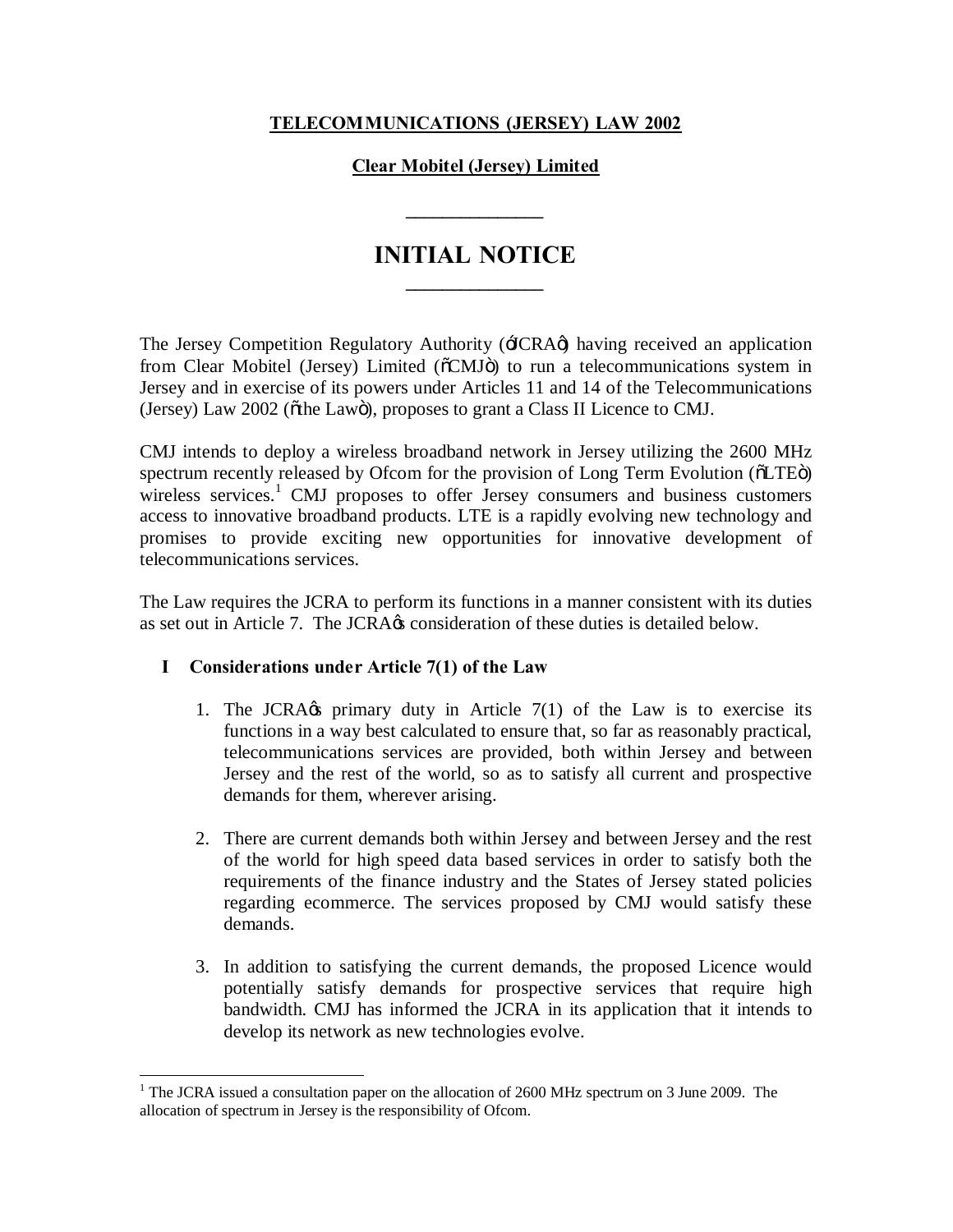- 4. In considering whether CMJ $\alpha$  proposed services satisfy demands for telecommunications services under Article 7(1), the Law directs the JCRA to have regard to the considerations listed in Article 7(3) of the Law. The JCRA has preliminarily concluded that the deployment of proposed CMJ wireless broadband network in Jersey would satisfy the Article 7(3) considerations:
	- information provided to the JCRA indicates that the range of services to be offered by CMJ would be priced competitively to both Jersey consumers and business customers;
	- CMJ proposes to deploy other innovative services that require a high quality, high speed delivery network including video streaming, peer to peer, high definition TV and nomadic working; and
	- · CMJ proposes to deploy its own infrastructure, thus providing an alternative network for the deployment of services. This network is entirely configurable by the operator and thus can be optimized for specific applications.

#### **II Considerations under Article 7(2) of the Law**

5. Article 7(2) of the Law specifies additional duties that the JCRA must consider in so far as this is consistent with its primary duty set out in Article 7(1). These considerations are set out below:

## **A. Article 7(2)(a)**

- 6. The JCRA has a duty under Article  $7(2)(a)$  to perform its functions in such manner as it considers best calculated to protect and further both the shortterm and long-term interests of users of telecommunications services and apparatus within Jersey and to perform them where appropriate by promoting competition among persons engaged in commercial activities connected with telecommunications.
- 7. CMJ has applied for a Licence to provide advanced telecommunications services and the JCRA considers that the grant of a Licence would potentially benefit users of telecommunications services in Jersey through providing more competition, consumer choice and innovation. CMJ $\alpha$ proposals embrace both business and residential consumers of telecommunications services and by deploying its own infrastructure to provide these services, would offer real choice to users.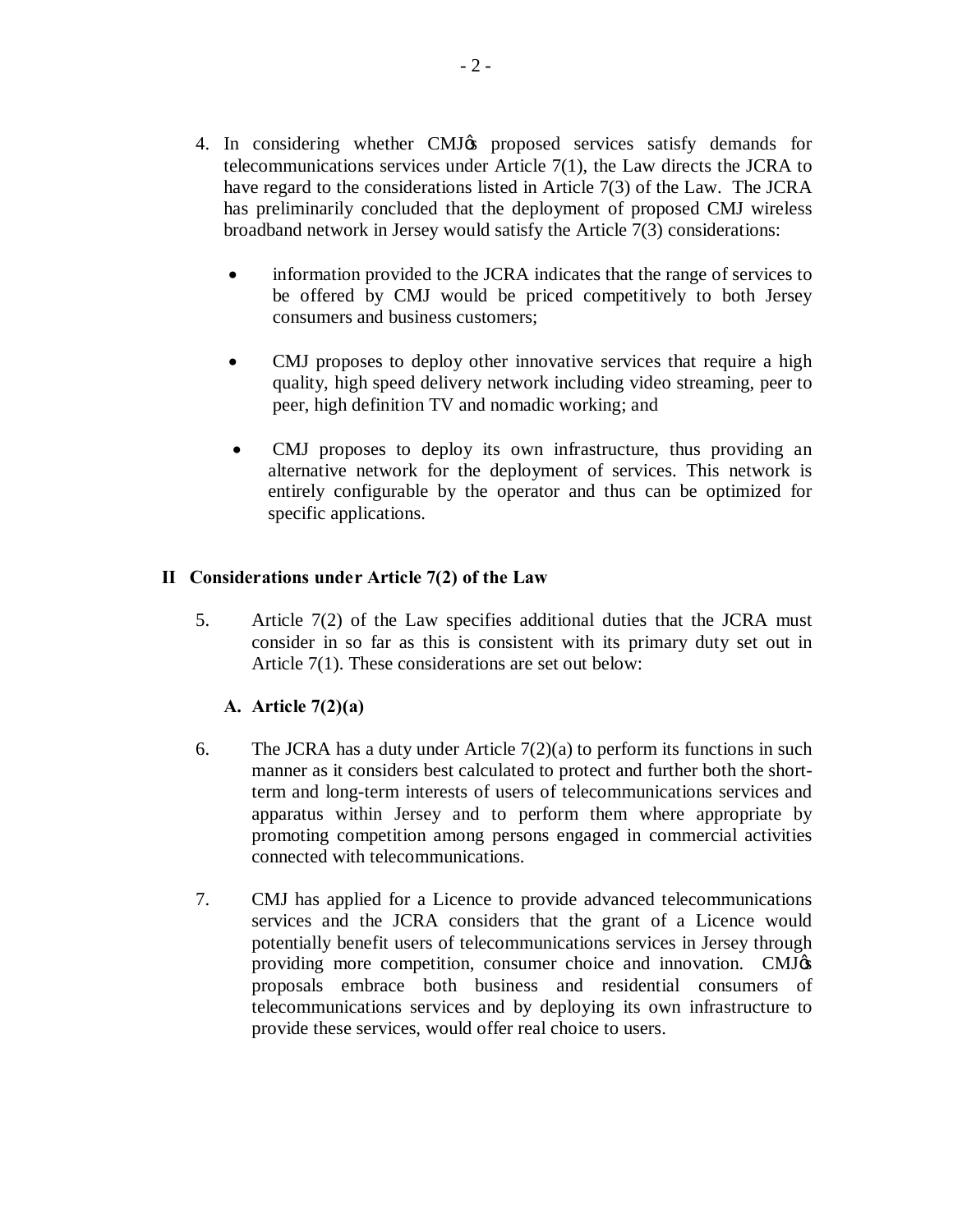## **B. Article 7(2)(b)**

- 8. The JCRA has a duty under Article  $7(2)(b)$  to perform its functions in such manner as it considers best calculated to promote efficiency, economy and effectiveness in commercial activities connected with telecommunications in Jersey.
- 9. It is generally recognized that competition serves to promote productive and allocative efficiencies. CMJ believes that its arrival in the broadband market in Jersey will cause retail prices to fall while increasing speed, quality and service differentiation to the Jersey consumer. CMJ also proposes to use its network to offer high grade virtual leased lines in Jersey. Thus, granting a Licence to CMJ would appear to be consistent with the consideration set out in Article 7(2)(b).

## **C. Article 7(2)(c)**

- 10. The JCRA has a duty under Article 7(2)(c) to perform its functions in such manner as it considers is best calculated to promote the economic interests of Jersey.
- 11. Jersey is a world leader in the provision of financial services. The development of these services in line with the States of Jersey policies is fundamental to the success of the Jersey economy. This development relies heavily on high-quality, efficient and affordable telecommunications services and in granting a Licence to CMJ the JCRA is of the view that this requirement is satisfied. The availability of a high speed, high quality affordable broadband network will also assist the development of small businesses that are able to provide diversification of services within the Jersey economy, opening up opportunities for the development of knowledge based enterprises that rely on the availability of high speed data connections both within Jersey and between Jersey and the rest of the world.

## **D. Article 7(2)(d)**

12. The JCRA has a duty under Article 7(2)(d) to perform its functions in such manner as it considers is best calculated to impose the minimum of restrictions on persons engaged in commercial activities connected with telecommunications in Jersey. The conditions contained in the proposed Class II Licence to CMJ reflect the conditions contained in the other Class II Licensees in Jersey such as universal service, number portability, consumer protection and interconnection with other networks. Thus, the proposed Licence is drafted to facilitate the development of competition on a level playing field in telecommunication services, with the minimum of restriction.